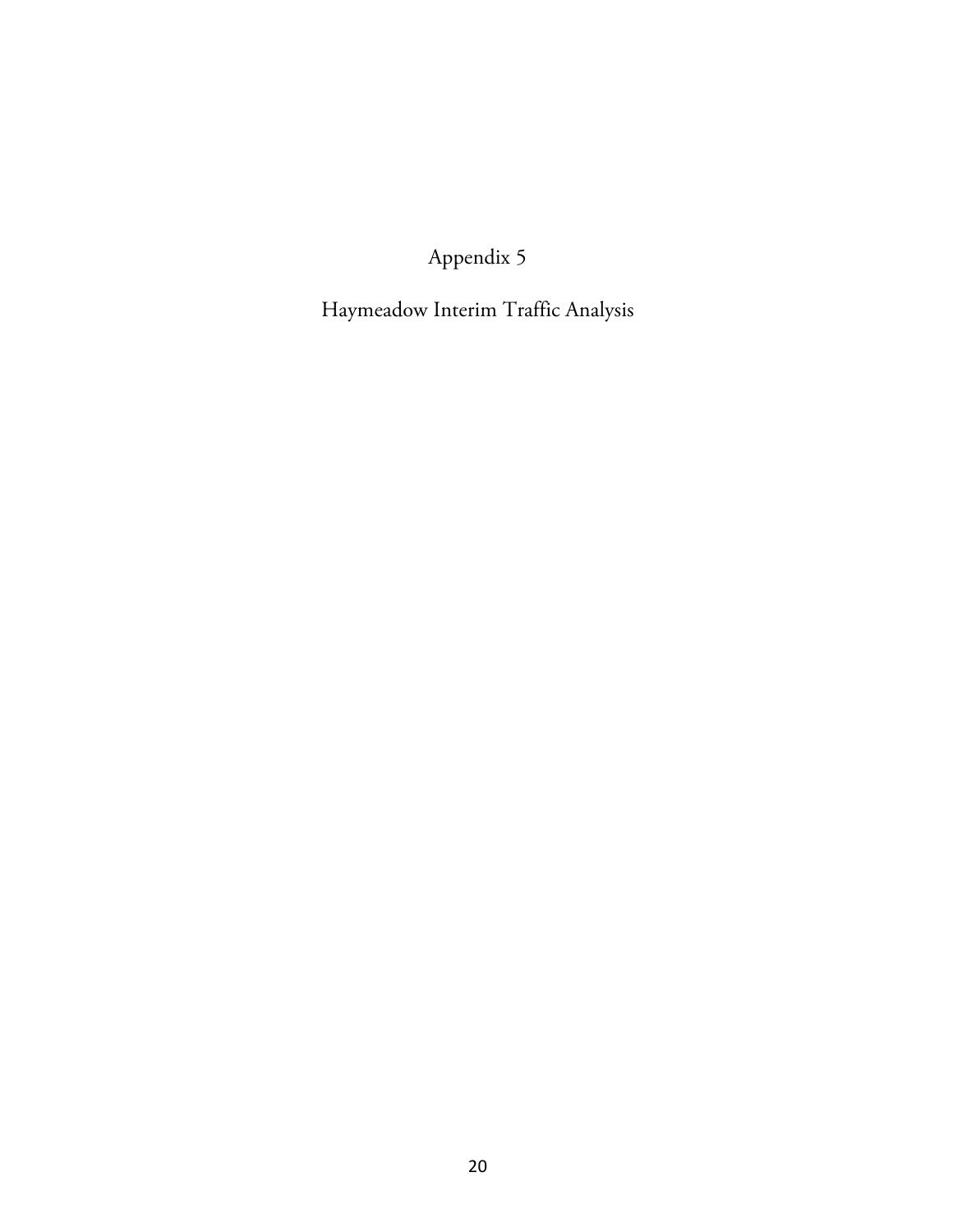

#### **MEMORANDUM**

**To:**  Rick Pylman Gary Brooks

**From:**  Bill Fox

**Date:**  September 15, 2016

**Project:** Haymeadow

**Subject:** Evaluation of interim access configuration

Currently Brush Creek Road and Meadowlark Road each intersect Sylvan Lake Road in two offset "T" intersections near the west end of the proposed Haymeadow development (see attached Alpine Engineering "Existing Conditions" drawing). It is my understanding that a new roundabout intersection had been proposed as part of the Haymeadow project that would eliminate the offset and link Meadowlark Road and Brush Creek Road into a single intersection on Sylvan Lake Road. This new intersection is illustrated on the attached Alpine Engineering "Final Condition" drawing.

In this context, the question has been raised as to the potential to construct an interim intersection that would serve the first phase of the Haymeadow development before the construction of the new roundabout intersection is needed. Specifically, can the interim intersection design accommodate the increased traffic resulting from the buildout of Neighborhood A1 in the Haymeadow project coupled with the increase in traffic on the upper reaches of Brush Creek Road that occurs by the time Neighborhood A1 is completed (assumed to be a 10-year buildout of A1, or by Year 2027). This interim intersection would extend Meadowlark Road southeast into the Haymeadow site using the ultimate alignment planned for the "Final Condition", while maintaining the existing offset to Brush Creek Road. This interim intersection configuration is illustrated on the attached Alpine Engineering "Interim Condition" drawing.

To address this question of interim intersection capacity and operations I have completed the following steps:

- Began with the existing peak hour traffic in the Brush Creek Road / Sylvan Lake Road intersection. See the attached Figure 5 from the Haymeadow Traffic Impact Study.
- Isolated the traffic to be generated by the Haymeadow Neighborhood A1 from the traffic study previously completed. See the attached Table 2 from the Haymeadow Traffic Impact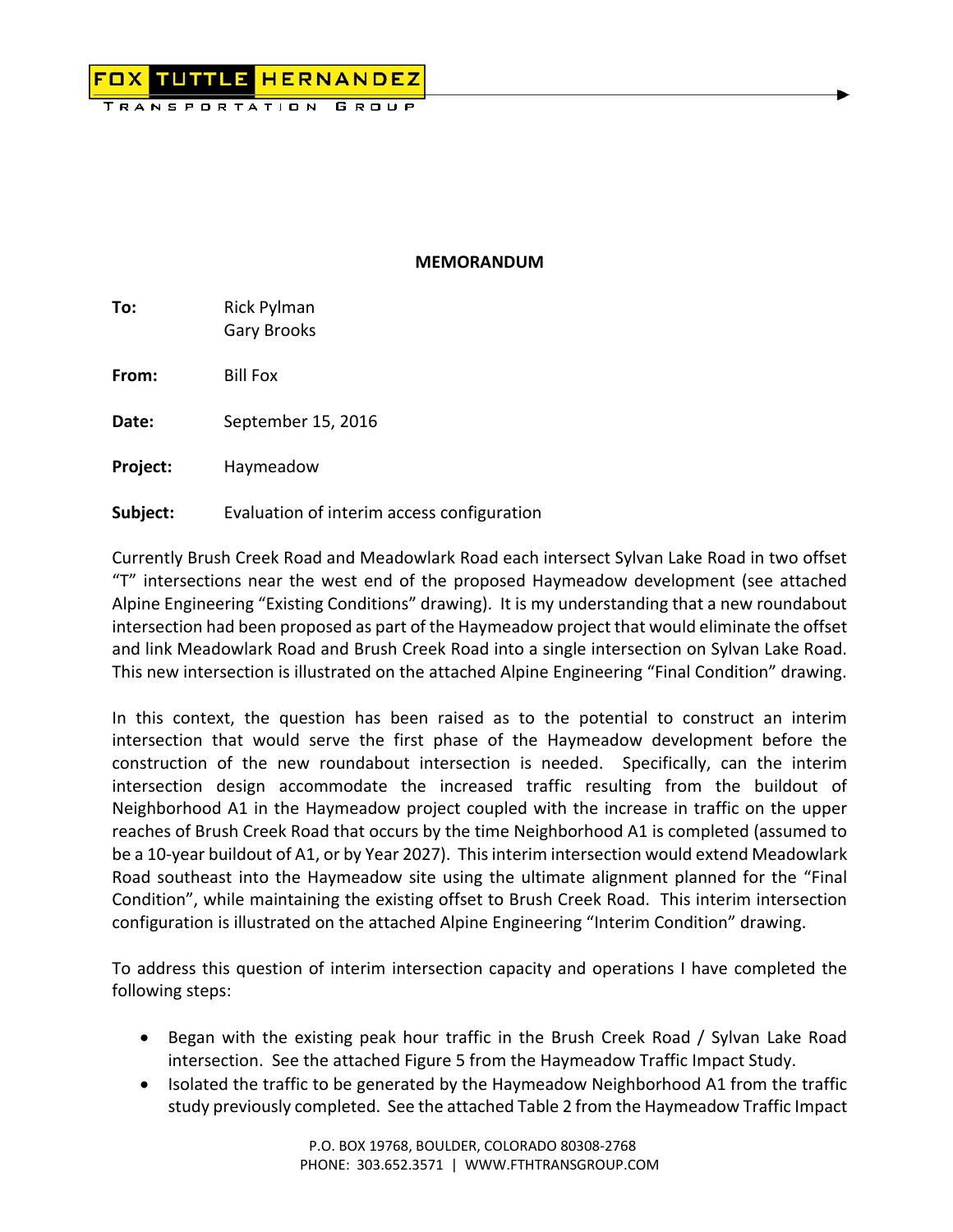Study that indicates that Neighborhood A1 will generate 1,372 automobile trips per day, with 105 in the AM peak hour and 132 in the PM peak hour.

- Calculated the amount of traffic that will be added from the adjacent 32-unit single family Soleil development. Using the same trip rates as applied to the Haymeadow development, it is projected that the Soleil project will generate 276 daily automobile trips, with 22 in the AM peak hour and 29 in the PM peak hour.
- Calculated the amount of additional traffic on Brush Creek Road that will be generated by the Year 2027 from developments up valley from Sylvan Lake Road. Using the Trip Generation in the Brush Creek Valley (copy attached) that was developed by Town staff, it is projected that there will be 2,100 additional automobile trips per day on Brush Creek Road, with 250 in the AM and 250 in the PM peak hours (straight line interpolation).
- Utilized the trip distribution pattern that was estimated in the Haymeadow Traffic Study based on input from Town staff (see attached Figure 11 from the Haymeadow TIS), with the assumption that the Brush Creek Extension to US 6 has not yet been completed.
- Assigned the additional traffic from the Soleil development, the Haymeadow Neighborhood A1, and the up valley traffic increase by Year 2027 to the roadway network using the trip distribution pattern referenced above, and the Interim Condition roadway configuration. This new traffic was then added to the existing traffic in Figure 5 referenced above.
- The resulting traffic projection for the Year 2027 is illustrated in Figure 1 of this memo (attached).
- The traffic operations and Level of Service (LOS) was evaluated for the projected Year 2027 conditions using procedures defined in the Federal Highway Administration's Highway Capacity Manual (Synchro software) at the two interim intersections along Sylvan Lake Road. The results of this analysis can be seen in Table 1 of this memo (attached). It is projected that, with stop sign traffic control, these two intersections will operate comfortably at LOS A overall, with all approach movements at LOS A or B. A description of the traffic operating conditions for each LOS letter grade is attached for reference.

In summary, it is projected that the interim intersection configuration proposed will be able to accommodate the traffic from the development of Haymeadow Neighborhood A1 and the background growth in traffic that is projected to occur by Year 2027. In this context, the realignment of Sylvan Lake Road and the construction of the roundabout intersection (Final Condition) could be postponed until the development in Neighborhood A1 has been realized.

I hope this information is helpful. Please let me know if you have any questions.

BF/ Attachments: Alpine Engineering – Existing Conditions Alpine Engineering – Final Condition Alpine Engineering – Interim Condition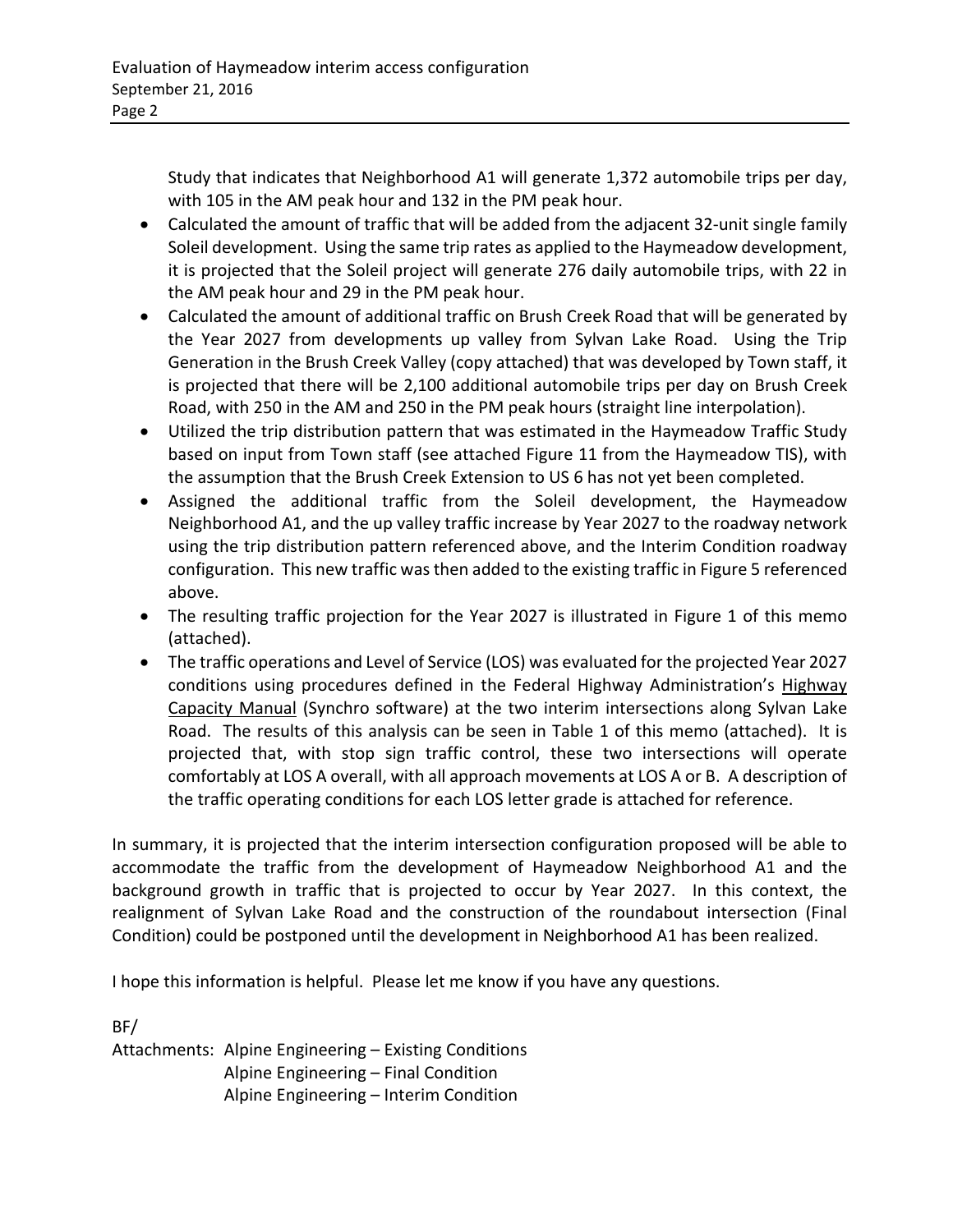Haymeadow Year 2027 Peak Hour Traffic Projections Table 1 – Intersection LOS and Queue Summary Haymeadow TIS Figure 5 ‐ Existing Peak Hour Traffic Haymeadow TIS Table 2 – Trip Generation Haymeadow TIS Trip Generation in the Brush Creek Valley Haymeadow TIS Figure 11 – Directional Trip Distribution of Site Traffic Intersection LOS Definitions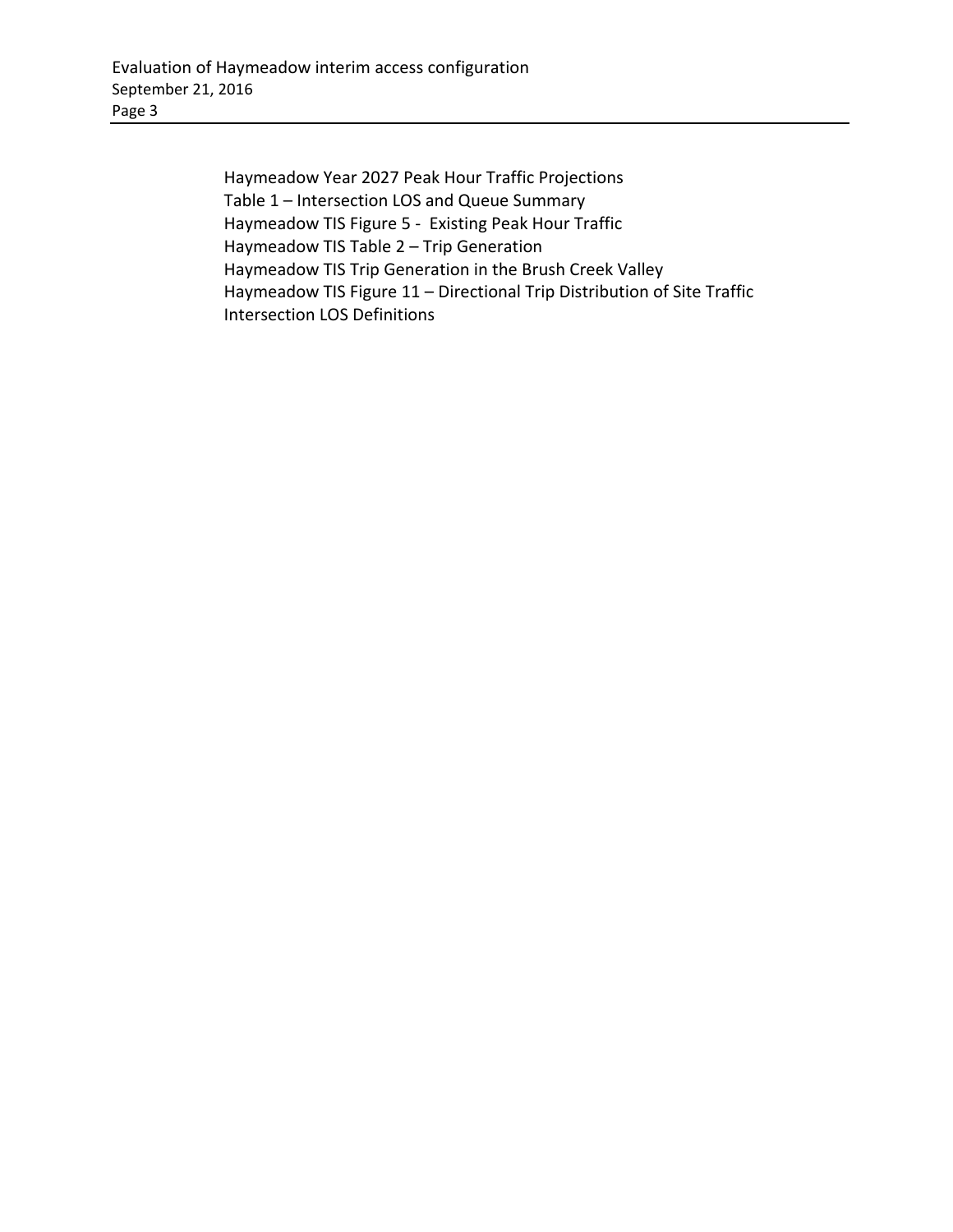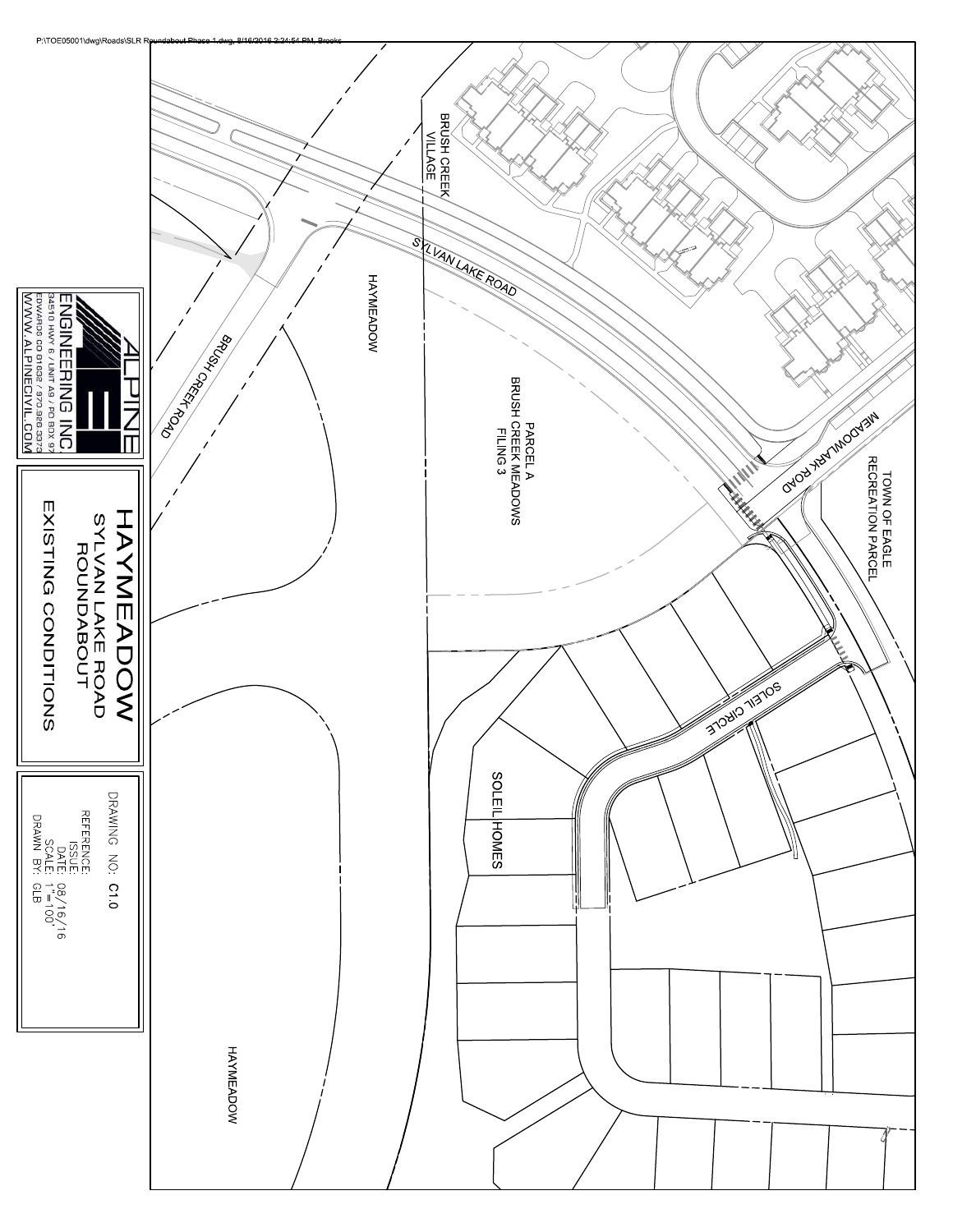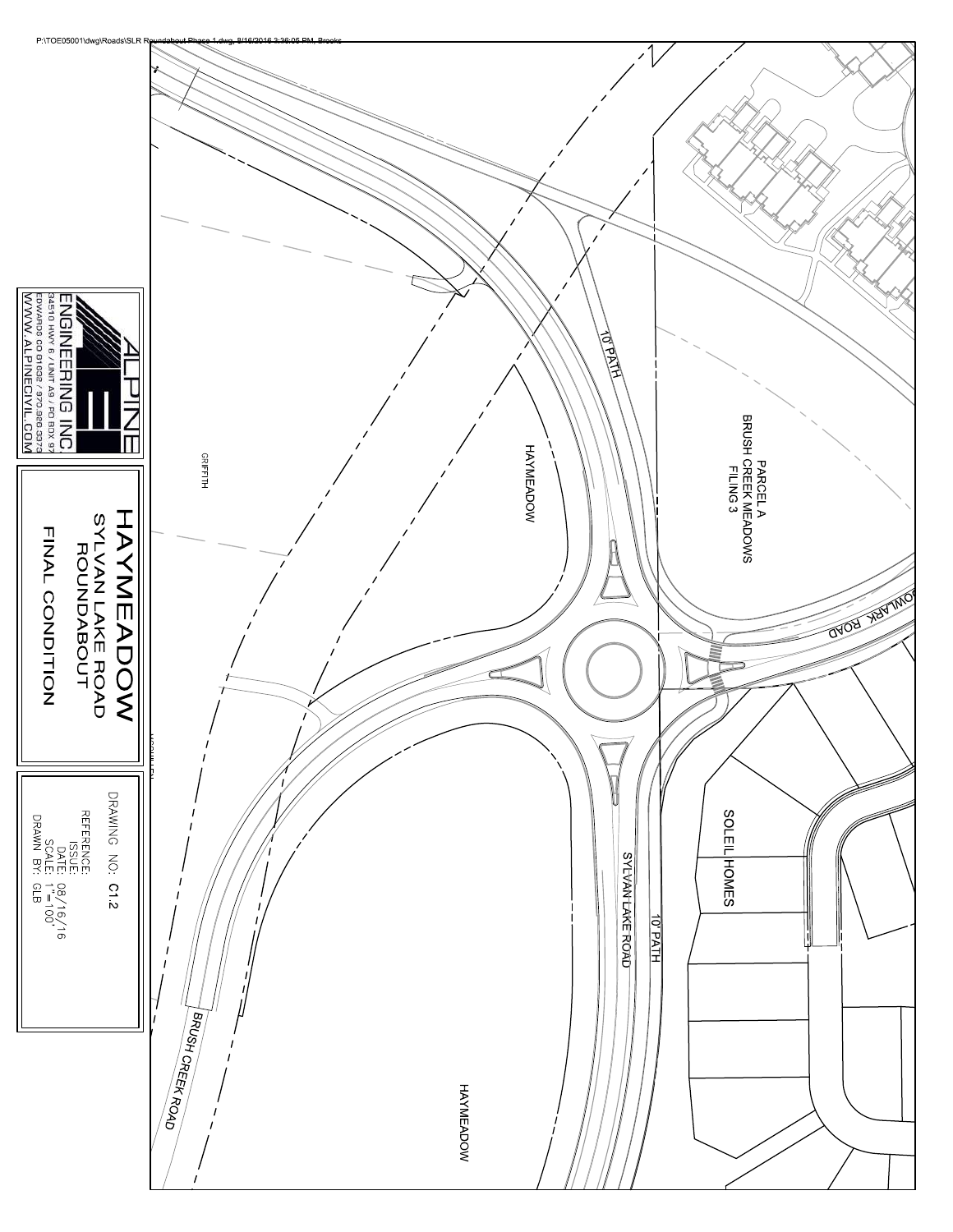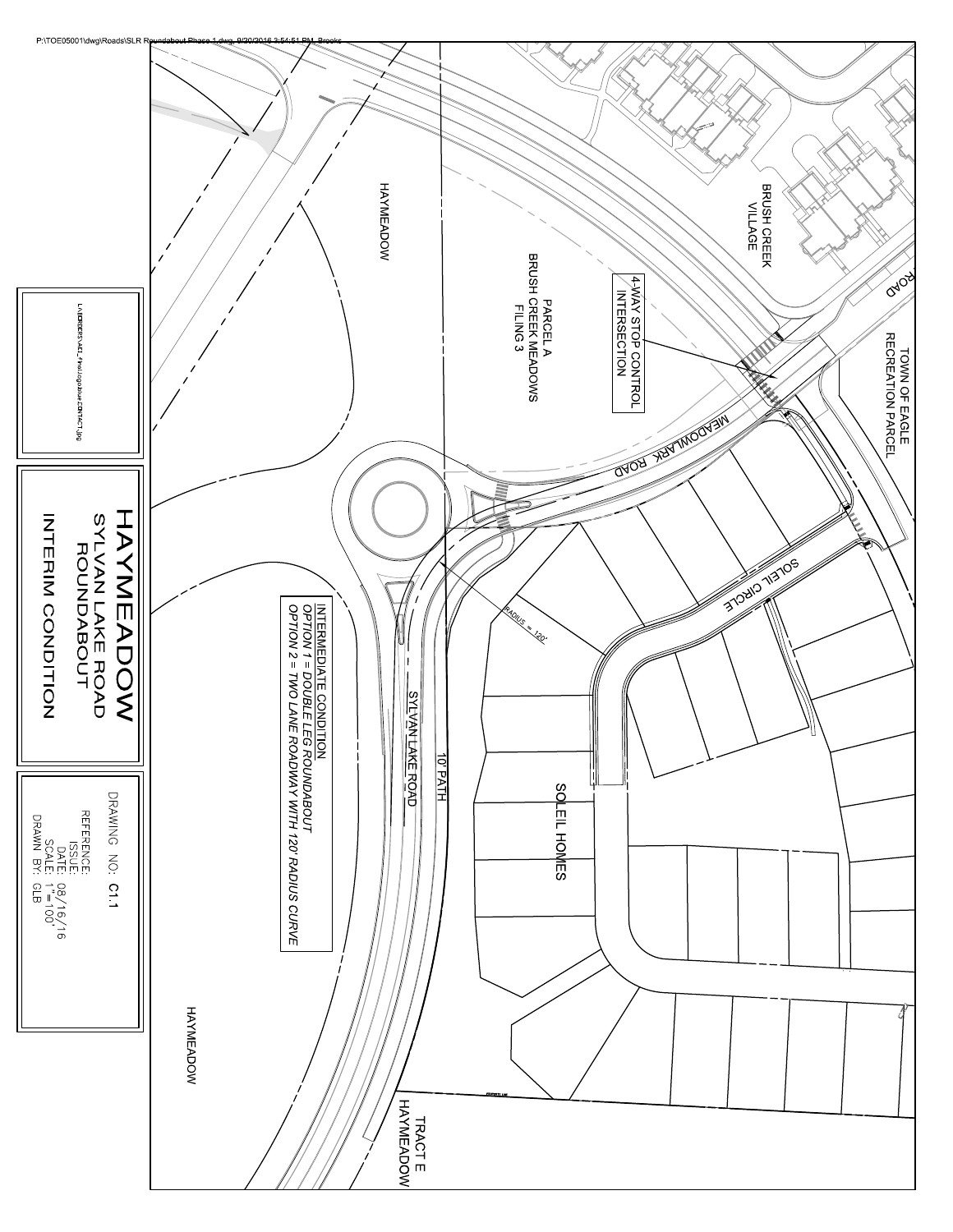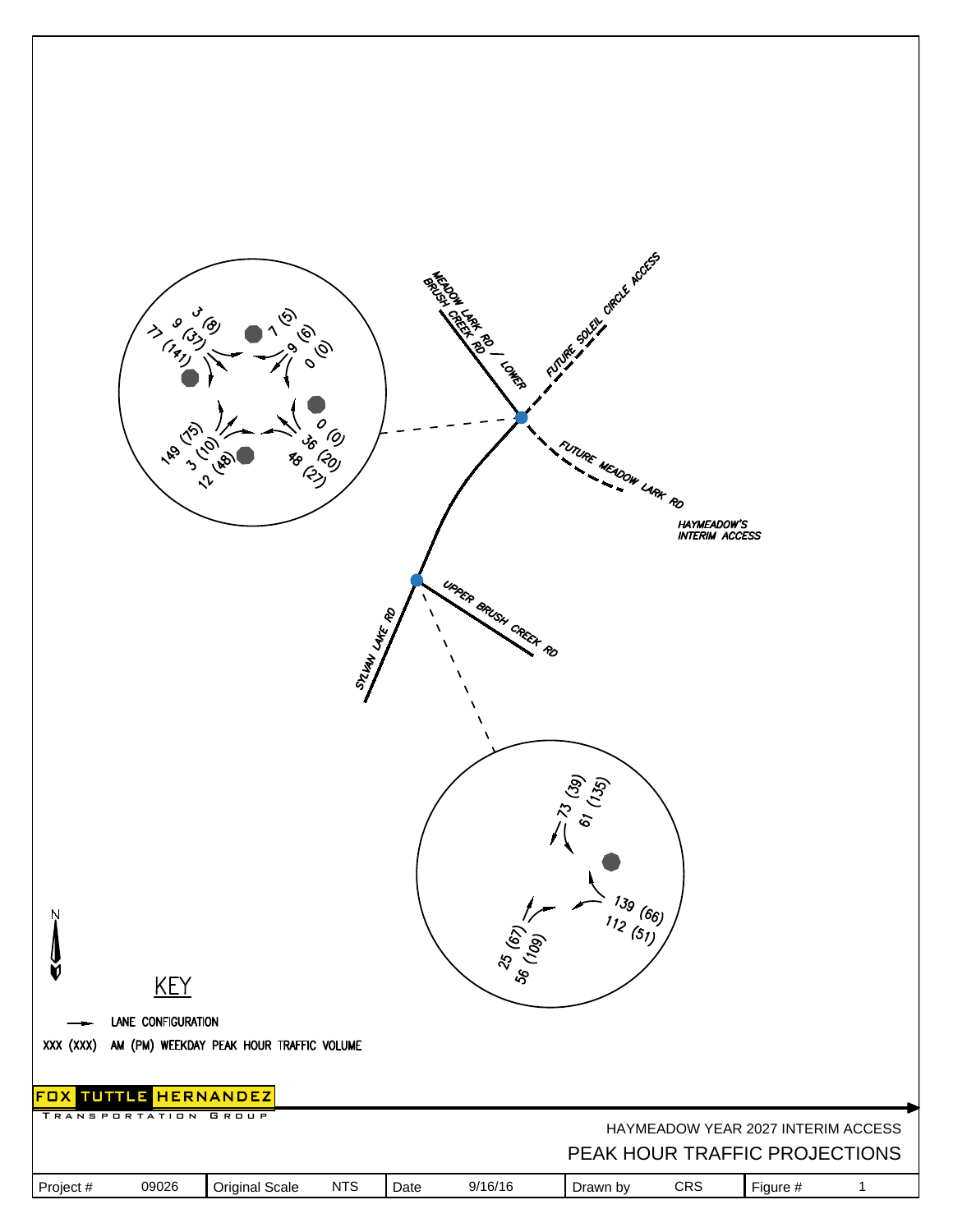### **Haymeadow Future Interim Access Capacity Analysis**

**FOX TUTTLE HERNANDEZ TRANSPORTATION GROUP** 

## **Table 1 - Intersection Level-of-Service and Queue Summary**

|                                       | <b>2027 Future Interim Access</b> |                |                           |                |            |                             |  |  |
|---------------------------------------|-----------------------------------|----------------|---------------------------|----------------|------------|-----------------------------|--|--|
| Intersection and                      |                                   | <b>AM Peak</b> |                           | <b>PM Peak</b> |            |                             |  |  |
| <b>Lanes Groups</b>                   | <b>Delay</b>                      | <b>LOS</b>     | 95 <sub>th</sub><br>Queue | <b>Delay</b>   | <b>LOS</b> | <b>95th</b><br><b>Queue</b> |  |  |
| <b>TWO-WAY STOP SIGN CONTROL</b>      |                                   |                |                           |                |            |                             |  |  |
| Sylvan Lake Rd & Upper Brush Creek Rd | 7.1                               | $\mathbf{A}$   | ٠                         | 5.2            | A          |                             |  |  |
| <b>Westbound Left+Right</b>           | 11.4                              | B              | 35'                       | 11.7           | B          | 18'                         |  |  |
| Northbound Through+Right              | 0.0                               | A              | O'                        | 0.0            | A          | $\Omega^{\prime}$           |  |  |
| Southbound Left+Through               | 3.4                               | A              | 3'                        | 6.1            | A          | 10'                         |  |  |
| <b>ALL-WAY STOP SIGN CONTROL</b>      |                                   |                |                           |                |            |                             |  |  |
| Sylvan Lake Rd & Meadow Lark Rd       | 8.3                               | A              |                           | 8.1            | A          |                             |  |  |
| Eastbound Left+Through+Right          | 7.5                               | $\overline{A}$ | 10'                       | 8.0            | A          | 20'                         |  |  |
| Westbound Left+Through+Right          | 8.2                               | A              | 10'                       | 7.9            | A          | $5^{\prime}$                |  |  |
| Northbound Left+Through+Right         | 8.8                               | $\overline{A}$ | 23'                       | 8.3            | A          | 15'                         |  |  |
| Southbound Left+Through+Right         | 7.4                               | A              | 3'                        | 7.4            | A          | O'                          |  |  |

*Notes: (1) Delay represented in average seconds per vehicle.*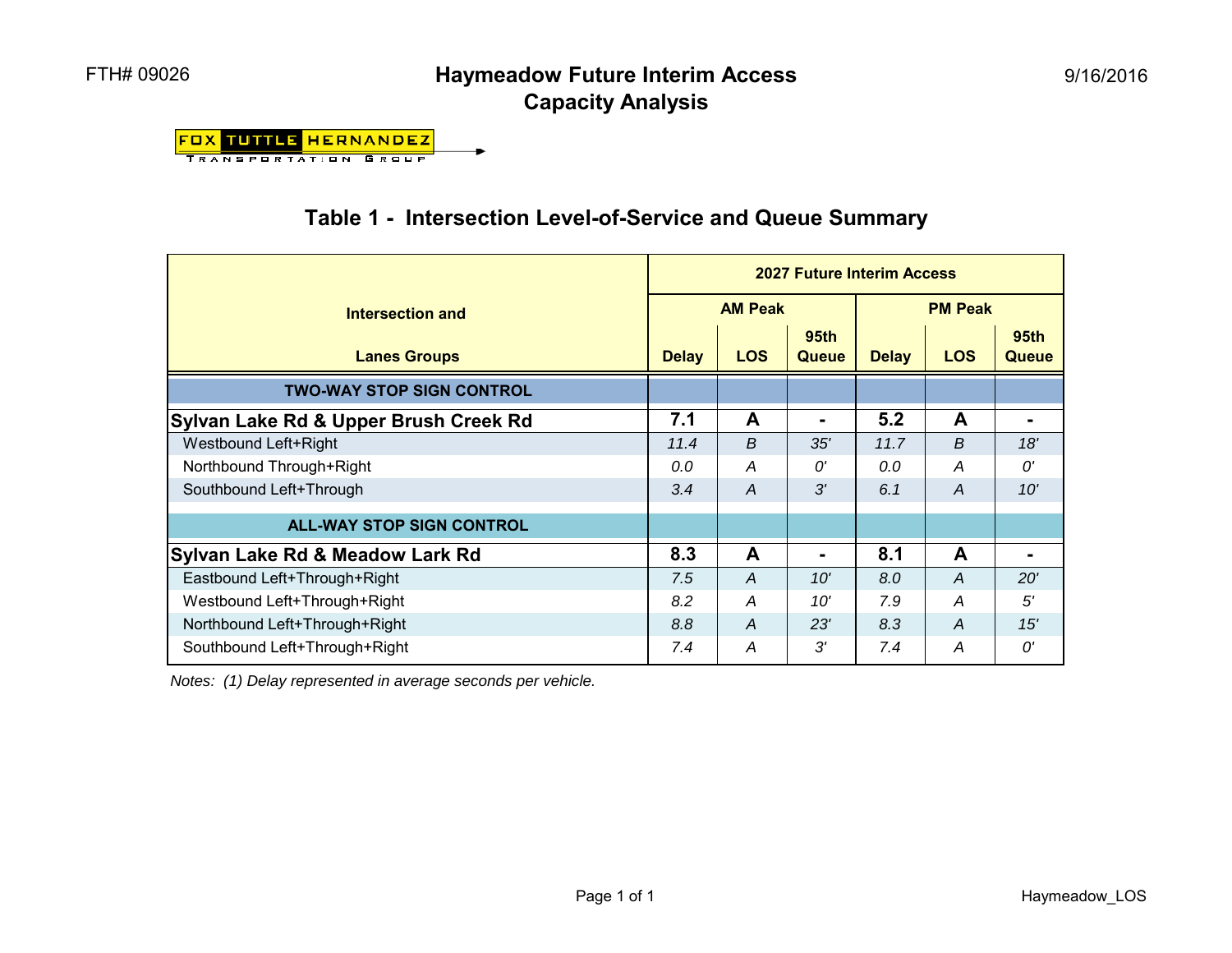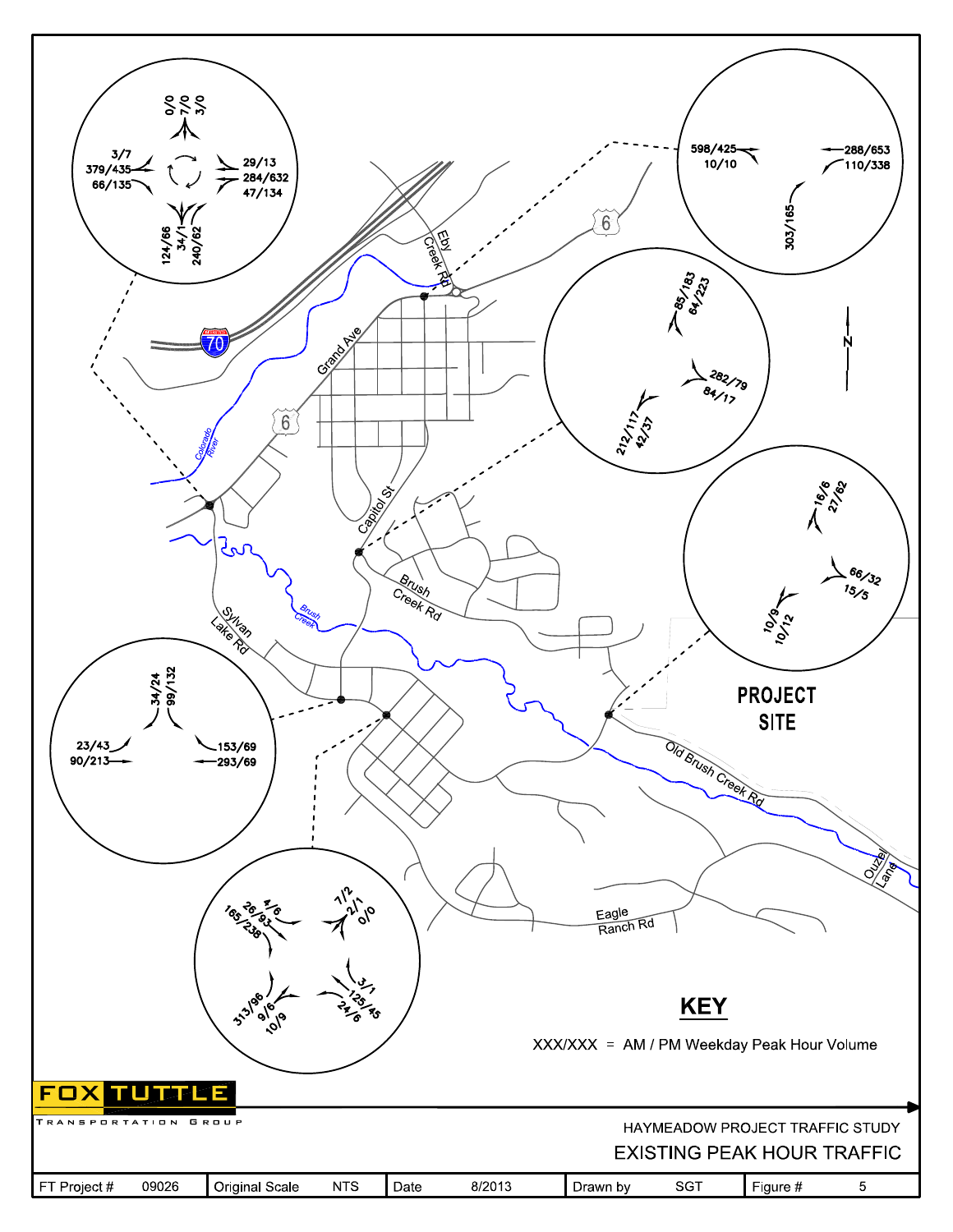#### *Haymeadow Traffic Study*



8/13/2013

|                |                 |                                                      |             |                       |                    | <b>Trip Reduction Factors</b>                                                          |         |             | <b>Average Daily Trips</b>                              |                                                                                              |           | <b>Trips</b>   |                |     |         |                    | <b>Trips</b>   |                |
|----------------|-----------------|------------------------------------------------------|-------------|-----------------------|--------------------|----------------------------------------------------------------------------------------|---------|-------------|---------------------------------------------------------|----------------------------------------------------------------------------------------------|-----------|----------------|----------------|-----|---------|--------------------|----------------|----------------|
| <b>Parcel</b>  | <b>ITE Code</b> | <b>Land Use</b>                                      | <b>Size</b> | <b>Unit</b>           | <b>Multi-Modal</b> | <b>Internal</b><br><b>Trips and</b><br><b>Multi-</b><br><b>Purpose</b><br><b>Trips</b> | Pass-By | <b>Rate</b> | <b>Total Trips</b><br>with No Trip<br><b>Reductions</b> | <b>Total</b><br><b>External</b><br><b>Trips With</b><br><b>Trip</b><br>Reductions Rate Total |           |                | $\mathsf{In}$  |     |         | Out   Rate   Total | $\mathsf{In}$  | <b>Out</b>     |
|                |                 |                                                      |             |                       |                    |                                                                                        |         |             |                                                         |                                                                                              |           |                |                |     |         |                    |                |                |
| School         | 520/522         | $K - 8$ School (4)                                   | 600         | <b>Students</b>       | 0.10               | 0.375                                                                                  | 0.00    | 1.36        | 816                                                     |                                                                                              | 459 0.47  | 159            | 87             |     | 72 0.15 | 51                 | 25             | 26             |
| A1             | 210             | Single Family Detached                               | 67          | <b>Dwelling Units</b> | 0.05               | 0.05                                                                                   | 0.00    | 9.57        | 641                                                     |                                                                                              | 579 0.75  | 45             | 11             |     | 34 1.01 | 61                 | 38             | 23             |
| A <sub>1</sub> | 230             | Townhome / Condo / Apt                               | 140         | <b>Dwelling Units</b> | 0.05               | 0.05                                                                                   | 0.00    | 5.86        | 820                                                     |                                                                                              | 740 0.44  | 56             | 9              | 47  | 0.52    | 66                 | 44             | 22             |
| A <sub>1</sub> | (2)             | <b>Accessory Dwelling Units</b>                      | 10          | <b>Dwelling Units</b> | 0.05               | 0.05                                                                                   | 0.00    | 5.86        | 59                                                      |                                                                                              | 53   0.44 | $\overline{4}$ | $\mathbf{1}$   |     | 0.52    | 5                  | 3              | $\overline{2}$ |
| A1             |                 | Subtotal Parcel A1:                                  | 217         |                       |                    |                                                                                        |         |             | 1,520                                                   | 1,372                                                                                        |           | 105            | 21             | 84  |         | 132                | 85             | 47             |
| A <sub>2</sub> | 210             | Single Family Detached                               | 90          | <b>Dwelling Units</b> | 0.05               | 0.05                                                                                   | 0.00    | 9.57        | 861                                                     |                                                                                              | 777 0.75  | 61             | 15             |     | 46 1.01 | 82                 | 52             | 30             |
| A <sub>2</sub> | 230             | Townhome / Condo / Apt                               | 93          | <b>Dwelling Units</b> | 0.05               | 0.05                                                                                   | 0.00    | 5.86        | 545                                                     |                                                                                              | 492 0.44  | 37             | 6              | 31  | 0.52    | 44                 | 29             | 15             |
| A2             | (2)             | <b>Accessory Dwelling Units</b>                      | 13          | <b>Dwelling Units</b> | 0.05               | 0.05                                                                                   | 0.00    | 5.86        | 76                                                      |                                                                                              | 69 0.44   | 5              | $\overline{1}$ |     | 0.52    | 6                  | $\overline{4}$ | $\overline{2}$ |
| A2             |                 | Subtotal Parcel A2:                                  | 196         |                       |                    |                                                                                        |         |             | 1,482                                                   | 1,338                                                                                        |           | 103            | 22             | 81  |         | 132                | 85             | 47             |
| B              | 210             | Single Family Detached                               | 147         | <b>Dwelling Units</b> | 0.05               | 0.05                                                                                   | 0.00    | 9.57        | 1,407                                                   | 1,270 0.75                                                                                   |           | 100            | 25             |     | 75 1.01 | 134                | 84             | 50             |
| B              | 230             | Townhome / Condo / Apt                               | 48          | <b>Dwelling Units</b> | 0.05               | 0.05                                                                                   | 0.00    | 5.86        | 281                                                     | 254                                                                                          | 0.44      | 19             | 3              | 16  | 0.52    | 23                 | 15             | 8              |
| B              | (2)             | <b>Accessory Dwelling Units</b>                      | 22          | <b>Dwelling Units</b> | 0.05               | 0.05                                                                                   | 0.00    | 5.86        | 129                                                     |                                                                                              | 116 0.44  | 9              | $\mathbf{1}$   | 8   | 0.52    | 10                 | $\overline{7}$ | 3              |
| B              |                 | Subtotal Parcel B:                                   | 217         |                       |                    |                                                                                        |         |             | 1,817                                                   | 1,640                                                                                        |           | 128            | 29             | 99  |         | 167                | 106            | 61             |
| C              | 210             | Single Family Detached                               | 88          | <b>Dwelling Units</b> | 0.05               | 0.05                                                                                   | 0.00    | 9.57        | 842                                                     |                                                                                              | 760 0.75  | 60             | 15             | 45  | 1.01    | 80                 | 50             | 30             |
| $\mathsf{C}$   | 230             | Townhome / Condo / Apt                               | 64          | <b>Dwelling Units</b> | 0.05               | 0.05                                                                                   | 0.00    | 5.86        | 375                                                     |                                                                                              | 338 0.44  | 25             | 4              | 21  | 0.52    | 30                 | 20             | 10             |
| $\mathsf{C}$   | (2)             | <b>Accessory Dwelling Units</b>                      | 13          | <b>Dwelling Units</b> | 0.05               | 0.05                                                                                   | 0.00    | 5.86        | 76                                                      | 69                                                                                           | 0.44      | $\overline{5}$ | $\overline{1}$ |     | 0.52    | 6                  | $\overline{4}$ | $\overline{2}$ |
| $\mathsf{C}$   |                 | Subtotal Parcel C:                                   | 165         |                       |                    |                                                                                        |         |             | 1,293                                                   | 1,167                                                                                        |           | 90             | 20             | 70  |         | 116                | 74             | 42             |
| D              | 210             | Single Family Detached                               | 50          | <b>Dwelling Units</b> | 0.05               | 0.05                                                                                   | 0.00    | 9.57        | 479                                                     |                                                                                              | 432 0.75  | 34             | 9              |     | 25 1.01 | 46                 | 29             | 17             |
| D              | 230             | Townhome / Condo / Apt                               | $\mathbf 0$ | <b>Dwelling Units</b> | 0.05               | 0.05                                                                                   | 0.00    | 5.86        | $\Omega$                                                |                                                                                              | 0.44      | $\mathsf 0$    | $\mathbf{0}$   |     | 0.52    | $\mathbf 0$        | $\overline{0}$ | $\mathbf{0}$   |
| D              | (2)             | <b>Accessory Dwelling Units</b>                      | 8           | <b>Dwelling Units</b> | 0.05               | 0.05                                                                                   | 0.00    | 5.86        | 47                                                      | 42                                                                                           | 0.44      | 3              | $\Omega$       |     | 0.52    | $\overline{4}$     | $\overline{3}$ |                |
| D              |                 | Subtotal Parcel D:                                   | 58          |                       |                    |                                                                                        |         |             | 526                                                     | 474                                                                                          |           | 37             | $\overline{9}$ | 28  |         | 50                 | 32             | 18             |
| Civic          | 412             | Community Park (3)                                   | 13          | Acres                 | 0.15               | 0.50                                                                                   | 0.00    | 2.28        | 30                                                      |                                                                                              | 13 0.01   | $\mathbf{0}$   | $\overline{0}$ |     | 0.06    | $\Omega$           | $\Omega$       | $\mathbf 0$    |
| Civic          | (1)             | <b>Fire Station</b>                                  | 2           | Acres                 | 0.00               | 0.00                                                                                   | 0.00    | 10.00       | 20                                                      |                                                                                              | 20 2.00   |                | 3 <sup>1</sup> |     | 2.00    | $\overline{4}$     |                | 3              |
|                |                 | <b>Total External Haymeadow Trip Ends:</b>           |             |                       |                    |                                                                                        |         |             | 7,504                                                   | 6,483                                                                                        |           | 626            | 191            | 435 |         | 652                | 408            | 244            |
|                |                 |                                                      |             |                       |                    |                                                                                        |         |             |                                                         |                                                                                              |           |                |                |     |         |                    |                |                |
| T.O.E. Rec.    | 495             | <b>Recreation Community Center</b>                   | 68          | 1,000 sq. ft.         | 0.10               | 0.10                                                                                   | 0.00    | 14.00       | 952                                                     | 771                                                                                          | 1.62      | 89             | 54             |     | 35 1.45 | 80                 | 30             | 50             |
| T.O.E. Rec.    | 488             | Soccer Complex                                       | 3           | Fields                | 0.10               | 0.10                                                                                   | 0.00    | 71.33       | 214                                                     |                                                                                              | 173 1.40  | 3              | $\overline{2}$ |     | 20.67   | 50                 | 35             | 15             |
|                |                 |                                                      |             |                       |                    |                                                                                        |         |             |                                                         |                                                                                              |           |                |                |     |         |                    |                |                |
|                |                 | <b>Total External Recreation Facility Trip Ends:</b> |             |                       |                    |                                                                                        |         |             | 1,166                                                   | 944                                                                                          |           | 92             | 56             | 36  |         | 130                | 65             | 65             |

#### **Table 2. Trip Generation Estimate for the Haymeadow Development and the Recreation Facility**

**Total External Trips From Both Sites: 8,670 7,427 718 247 471 782 473 309**

| <b>Total Single Family DUs:</b> | 442 |
|---------------------------------|-----|
| Total Multi-Family DUs:         | 345 |
| <b>Total Accessory DUs:</b>     | 66  |
| Total DUs:                      | 853 |

1. No ITE information available. Trip rate for Fire Station estimated for normal daily activity (not a fire event) assuming some resident fire fighters on-site..

2. To be conservative, Accessory Dwelling Units are assumed to be similar to appartment units from a trip generation perspective.

3. Community Park will not likely host a significant event during weekday peak hours

4. ITE school rates have been prorated as follows: 78% Elementary and 22% Middle School / Junior High School

Notes: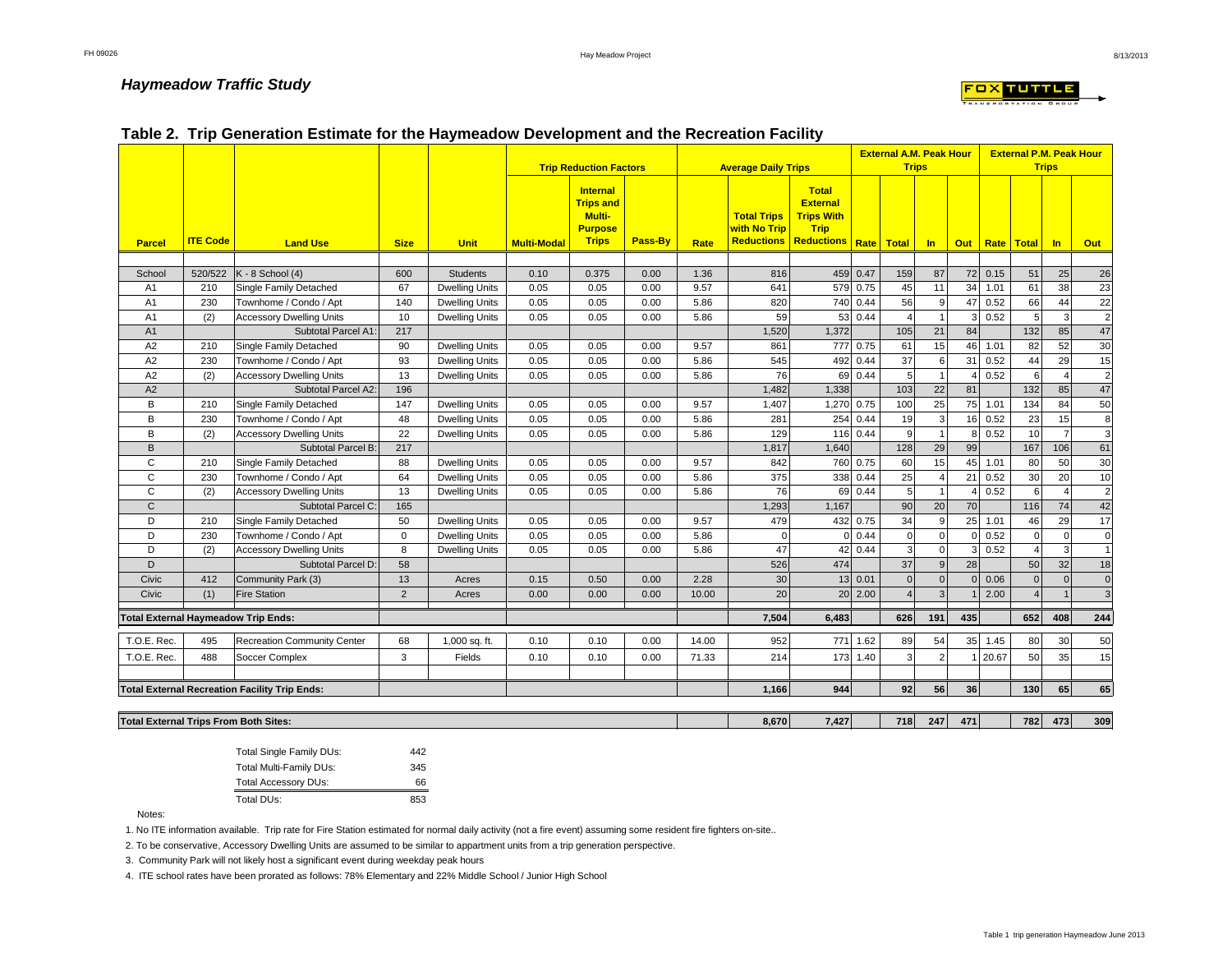|                                                                                  | Residential Development in the Brush Creek Valley |                |                     |                       |          |                    |                       |                |              | Vehicle Trips Generated from<br>Residential Development in the Brush |                |                                |                       |             |                     |                       |
|----------------------------------------------------------------------------------|---------------------------------------------------|----------------|---------------------|-----------------------|----------|--------------------|-----------------------|----------------|--------------|----------------------------------------------------------------------|----------------|--------------------------------|-----------------------|-------------|---------------------|-----------------------|
|                                                                                  | Approximate<br>Parcel Size                        |                | Single Family Units |                       |          | Multi-Family Units |                       |                | ADU          |                                                                      |                | <b>Total Residential Units</b> |                       |             | <b>Creek Valley</b> |                       |
| Parcel Name                                                                      | [acres]                                           | Existing       | Future              | Total at<br>build out | Existing | Future             | Total at<br>build out | Existing       | Future       | Total at<br>build out                                                | Existing       | Future                         | Total at<br>build out | Existing    | Future              | Total at<br>build out |
| Corky Hillside                                                                   | 45                                                | $\Omega$       | $\Omega$            | 0                     | 0        | 10                 | 10                    | $\Omega$       | $\Omega$     | $\Omega$                                                             | $\Omega$       | 10                             | 10                    | $\Omega$    | 59                  | 59                    |
| <b>JHY</b>                                                                       | 30                                                | $\Omega$       | 90                  | 90                    | 0        | 30                 | 30                    | $\Omega$       | 9            | 9                                                                    | $\Omega$       | 129                            | 129                   | $\Omega$    | 1,098               | 1,098                 |
| Ewing                                                                            | $\overline{\phantom{a}}$                          | $\Omega$       | 0                   | <sup>0</sup>          | 0        | 30                 | 30                    |                | $\Omega$     |                                                                      | $\Omega$       | 30                             | 30                    | $\Omega$    | 176                 | 176                   |
| <b>Terrace</b>                                                                   | 120                                               | 225            | 0                   | 225                   | 58       | $\mathbf{0}$       | 58                    | 20             | $\Omega$     | 20                                                                   | 303            | $\Omega$                       | 303                   | 2,628       | $\Omega$            | 2,628                 |
| <b>Brush Creek Meadows</b>                                                       | 30                                                | 58             | $\mathbf 0$         | 58                    | 32       | 49                 | 81                    | $\Omega$       | $\mathbf{0}$ | $\Omega$                                                             | 90             | 49                             | 139                   | 743         | 287                 | 1,030                 |
| Eagle Ranch                                                                      | 2,000                                             | 628            | 315                 | 943                   | 205      | 112                | 317                   | 63             | 32           | 95                                                                   | 896            | 459                            | 1,355                 | 7,635       | 3,886               | 11,521                |
| Haymeadow                                                                        | 660                                               | $\Omega$       | 646                 | 646                   | 0        | 333                | 333                   | $\Omega$       | 59           | 59                                                                   | 0              | 1,038                          | 1,038                 | $\Omega$    | 8,530               | 8,530                 |
| <b>Upper Ranch</b>                                                               | 550                                               | $\overline{2}$ | 73                  | 75                    | 0        | $\Omega$           | $\Omega$              |                | ⇁            |                                                                      | 2              | 80                             | 82                    | 19          | 746                 | 765                   |
| Charlie Ridgeway                                                                 | 230                                               | $\overline{2}$ | 33                  | 35                    | 0        | $\Omega$           | $\Omega$              | $\Omega$       | $\mathbf{R}$ | 3                                                                    | $\overline{2}$ | 36                             | 38                    | 19          | 336                 | 355                   |
| Lower Ranch                                                                      | 340                                               | $\overline{2}$ | 27                  | 29                    | 0        | $\mathbf{0}$       | $\Omega$              | $\Omega$       | 3            | 3                                                                    | $\overline{2}$ | 30                             | 32                    | 19          | 279                 | 298                   |
| Adams Rib Ridgeway                                                               | 120                                               | $\overline{0}$ | 14                  | 14                    | 0        | $\mathbf 0$        | $\overline{0}$        | $\Omega$       |              |                                                                      | $\Omega$       | 15                             | 15                    | $\mathbf 0$ | 141                 | 141                   |
| Salt Creek                                                                       | 520                                               | $\Omega$       | $\overline{3}$      | 3                     | 0        | $\Omega$           | $\overline{0}$        | $\Omega$       | $\Omega$     | $\Omega$                                                             | $\Omega$       | $\overline{3}$                 | $\overline{3}$        | $\Omega$    | 29                  | 29                    |
| Moser Lane                                                                       | 180                                               | 25             | 10                  | 35                    | 0        | $\Omega$           | $\Omega$              | $\overline{2}$ | -1           | 3                                                                    | 27             | 11                             | 38                    | 253         | 102                 | 355                   |
| <b>Frost Creek</b>                                                               | 1,000                                             | .5             | 93                  | 98                    | 0        | $\mathbf{0}$       | $\mathbf{0}$          | $\Omega$       | 9            | $\Omega$                                                             | 5              | 102                            | 107                   | 48          | 950                 | 998                   |
| Other Development - Adjacent to Brush Creek<br>Downvalley from Hardscrabble Road | 200                                               | 32             | 5.                  | 37                    | 0        | 0                  | 0                     | 3              |              | 4                                                                    | 35             | 6                              | 41                    | 326         | 55                  | 381                   |
| <b>Bruce Creek Area</b>                                                          | 3,500                                             | 50             | 55                  | 105                   | $\Omega$ | $\mathbf 0$        | $\Omega$              | 5              | 5            | 10                                                                   | 55             | 60                             | 115                   | 512         | 560                 | 1,072                 |
| Other Development - Adjacent to Brush Creek<br>Upvalley from Bruce Creek Area    | 500                                               | 15             | 10                  | 25                    | O.       | 0                  | $\Omega$              |                |              | $\overline{2}$                                                       | 16             | 11                             | 27                    | 150         | 102                 | 253                   |
| <b>Totals</b>                                                                    | 10,032                                            | 1,044          | 1,374               | 2,418                 | 295      | 564                | 859                   | 94             | 131          | 225                                                                  | 1,433          | 2,069                          | 3,502                 | 12,351      | 17,335              | 29,686                |

|                                                 |                     | Vehicle Trips Generated from |                                |                           |      |          |                                      |           |
|-------------------------------------------------|---------------------|------------------------------|--------------------------------|---------------------------|------|----------|--------------------------------------|-----------|
|                                                 |                     |                              | Other Development in the Brush |                           |      |          |                                      |           |
|                                                 |                     | <b>Creek Valley</b>          |                                |                           |      |          |                                      |           |
|                                                 | Existing            | Future                       | Total at                       |                           |      |          |                                      |           |
| Other Trip Generators in the Brush Creek Valley |                     |                              | build out                      |                           |      |          |                                      |           |
| Medical Center (Eagle Ranch)                    | 1,246               | 5,259                        | 6,505                          | Trips per Single Family = | 9.57 |          |                                      |           |
| Village Center (Eagle Ranch)                    | 5,343               | 2,302                        | 7,645                          | Trips per Multi-Family =  | 5.86 |          |                                      |           |
| Elementary School (Eagle Ranch)                 | 367                 | 0                            | 367                            | Trips per $ADU =$         | 6.72 |          |                                      |           |
| <b>Recreation Center</b>                        | 759                 | 831                          | 1,590                          |                           |      |          |                                      |           |
| Golf Course (Eagle Ranch)                       | 643                 | 0                            | 643                            |                           |      |          |                                      |           |
| Elementary and Middle School (Haymeadow)        |                     | 744                          | 744                            |                           |      |          |                                      |           |
| Equestrian Center (Salt Creek)                  | $\overline{0}$      | 148                          | 148                            |                           |      |          |                                      |           |
| <b>Shooting Range (Salt Creek)</b>              | 0                   | 200                          | 200                            |                           |      |          | Total Vehicle Trips Generated in the |           |
| <b>Recreation Center (Salt Creek)</b>           | 0                   | 53                           | 53                             |                           |      |          | <b>Brush Creek Valley</b>            |           |
| Golf Course (Frost Creek)                       | 643                 | 0                            | 643                            |                           |      | Existing | Future                               | Total at  |
| Sylvan Lake State Park                          |                     |                              |                                |                           |      |          |                                      | build out |
| <b>National Forest</b>                          |                     |                              |                                |                           |      |          |                                      |           |
|                                                 | <b>Totals</b> 9,002 | 9,536                        | 18,538                         |                           |      | 21,353   | 26,871                               | 48,224    |

| Total Vehicle Trips Generated in the |        |           |  |  |  |  |  |  |
|--------------------------------------|--------|-----------|--|--|--|--|--|--|
| <b>Brush Creek Valley</b>            |        |           |  |  |  |  |  |  |
| Existing                             | Future | Total at  |  |  |  |  |  |  |
|                                      |        | build out |  |  |  |  |  |  |
| 21,353                               | 26,871 | 48,224    |  |  |  |  |  |  |

# **Trip Generation in the Brush Creek Valley** May 8, <sup>2012</sup>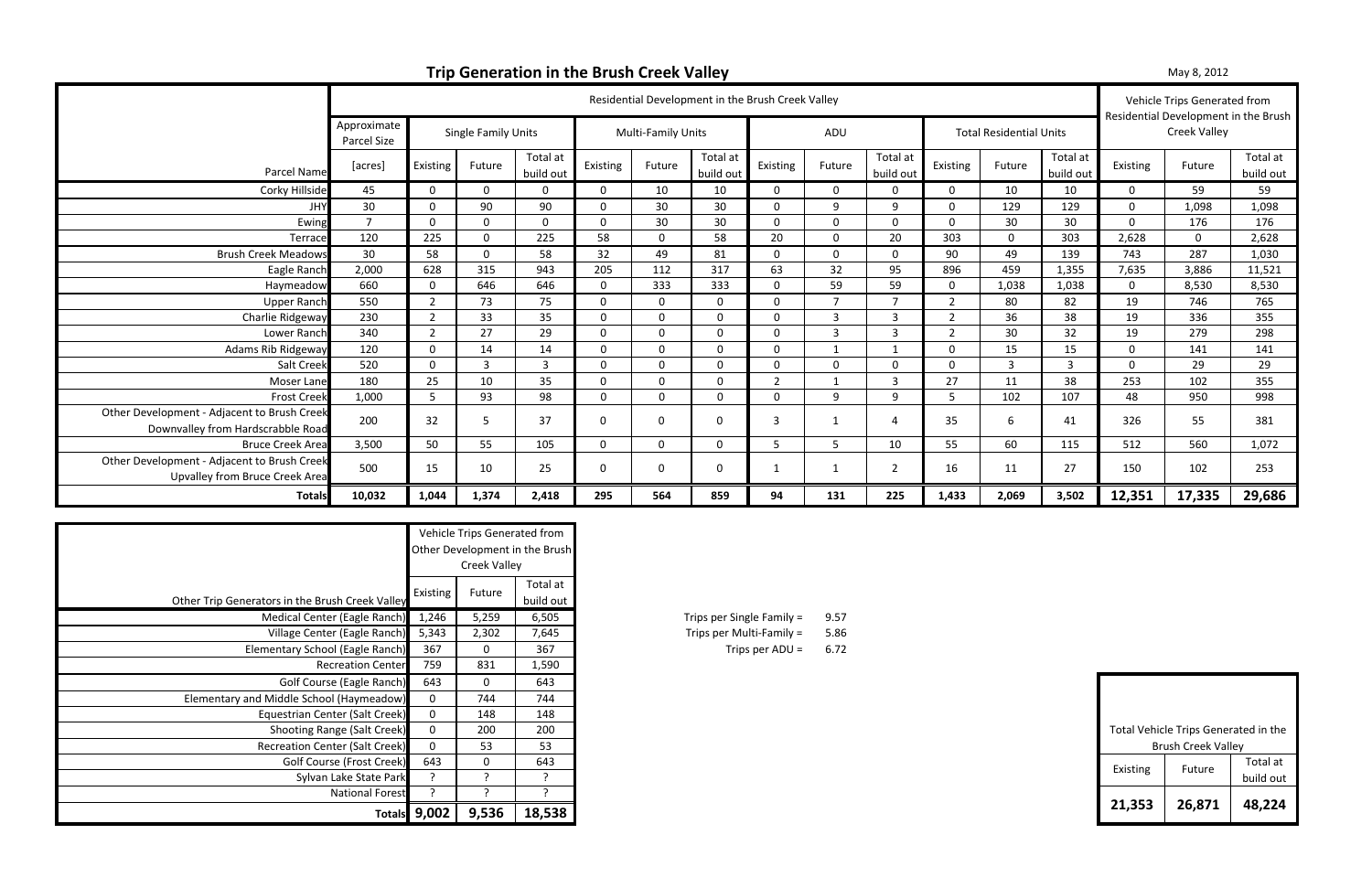